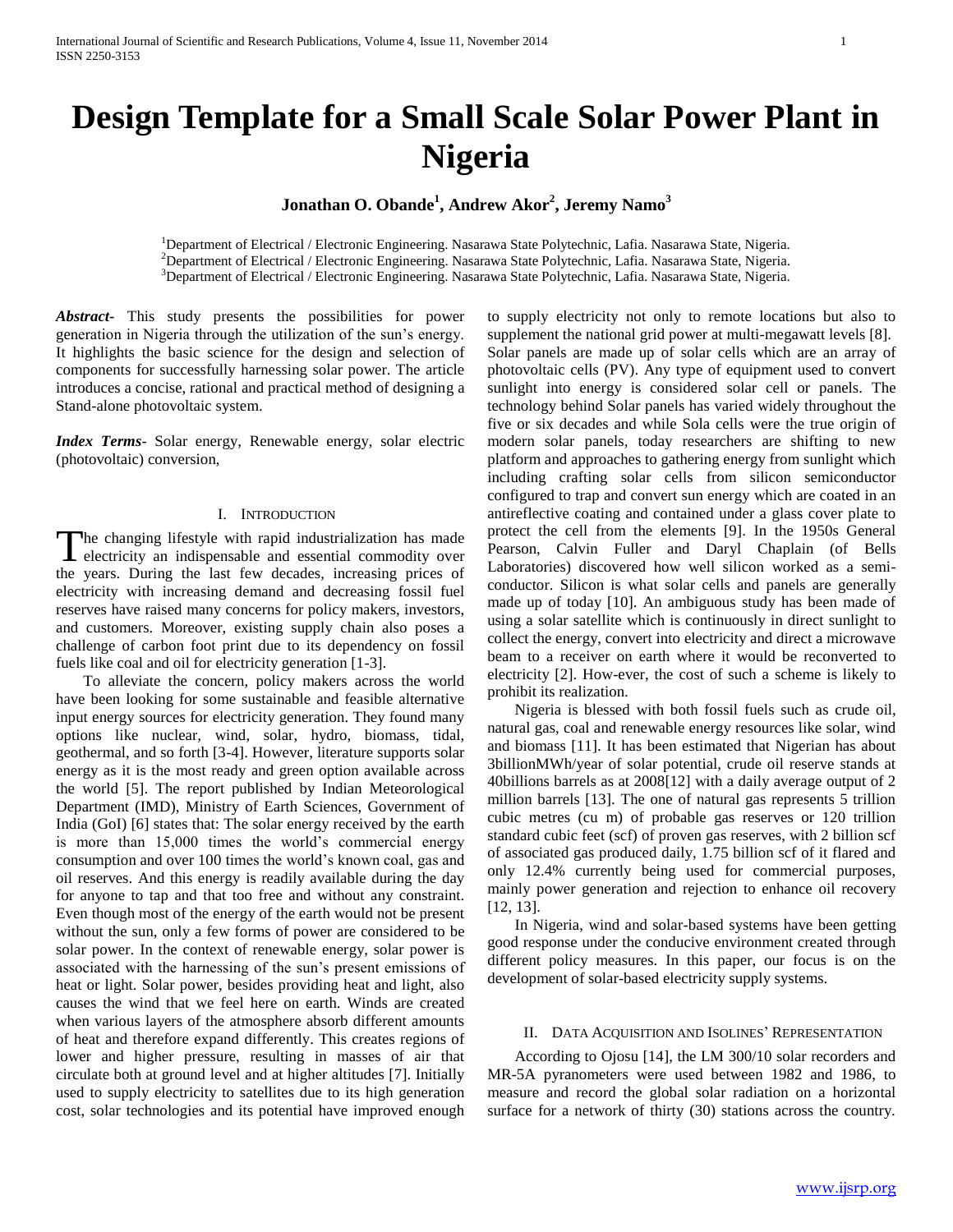Based on this, average daily solar irradiation values for twenty five (25) city/centres were obtained.

 By considering the geographical location of Nigeria and dividing latitudes  $4^0$ N-15<sup>0</sup>N and longitude's  $2^0$ E-15<sup>0</sup>E into 130 sections will give  $1^0$  x  $1^0$  of latitude by longitude as seen in figure 1. On the basis of this division, information on solar radiation data for each section were obtained from satellite – derived meteorological and solar energy parameter tables from NASA [15]. Using the spread sheet and drawing functions of the surfer-8 software.



**Fig 1 Solar irradiation map of Nigeria [20]**

## III. NIGERIA'S POTENTIAL FOR SOLAR ENERGY

The daily average solar radiation  $(KW_nhr/m^2.day)$ , for Nigeria which lies between  $2^0$  E-15<sup>0</sup>E longitude and  $4^0$ N-15<sup>0</sup>N latitudes, enclosing Nigeria, geographically was determined using average solar radiation data from meteorological centres in Nigeria and satellite-derived metrology and solar energy parameters from National Aeronautics and Space Administration (NASA).

 The deviations in results, when comparing solar radiation data from earth (ground) stations in Nigeria with those from NASA are very negligible, the average daily solar radiation on horizontal surface across the country is within the range of 4.5 KW.hr/m<sup>2</sup> in the southern parts to 6.6 kW.hr/m<sup>2</sup> northwards. Using the average daily solar radiation of the entire country, which is  $6kW.hr/m<sup>2</sup>$ , taking the efficiency of PVC panel to be 10% and for 1% of the country's surface area (1% of 923768 x  $10^6$  m<sup>2</sup>), about 5545 x  $10^3$  MW.hr electric energy can be received from solar radiation on daily basis. [16]

 The sunshine hours for which solar radiation can effectively be converted into electricity in Nigeria is between the ranges of four (4) hours in the south to about seven (7) hours in the northern parts of the country. With well over 60% of Nigerian rural communities without links to the national grid and those that are connected can hardly boast of six (6) hours of electricity daily, the use of solar radiation through PVC panels may likely alleviate the poor state of power supply and, at the same time, transmission and distribution losses from grid supply will be highly reduced. Employing other renewable energy resources such as biomass, biogas, wind power and so on will also reduce over dependency on firewood as source of heat and cooking, thereby preserving the trees and thus reducing desertification process, especially in the northern parts of the country.

#### IV. SOLAR ELECTRIC (PHOTOVOLTAIC) CONVERSION

 Solar-electric (photovoltaic) conversion is the direct conversion of sunlight in to electricity through a photocell. This could be in a centralized or decentralized fashion. Solar-electric (Photovoltaic) technologies convert sunlight directly into electrical power. Photovoltaic system is made up of a balance of system (BOS), which consists of mounting structures for modules, power conditioning equipment, tracking structures, concentrator systems and storage devices. Photovoltaic conversion could be small scale for stand-alone systems or large scale connected to national grid. Solar cell also referred to as photovoltaic (PV) cells, which as the name implies (Photo meaning "light" and voltaic meaning "electricity"), convert sunlight directly into electricity. Panel stands for a group of modules connected mechanically and electrically. A module is a group of cells connected electrically and packaged into a frame (more commonly known as a solar panel), which can then be grouped into larger solar arrays. Photovoltaic cells are made of special materials called semiconductors such as silicon, which is most commonly used. Basically, when light strikes the cell, a certain portion of it is absorbed within the semiconductor material. This means that the energy of the absorbed light is transferred to the semiconductor. The energy knocks electrons loose, al-lowing them to flow freely. PV cells also have one or more electric field that acts to force electrons freed by light absorption to flow in a certain direction. This flow of electrons is the current, and by placing metal contacts on the top and bottom of the PV cell, we can draw that current off for external use say, to power a calculator. This current, together with the cell's voltage (which is a result of its built-in electric fields), defines the power (or wattage) that the solar cell can produce [17]. PV modules are integrated into systems designed for specific applications. The components added to the module constitute the "balance of system" or BOS. Balance of sys-tem components can be classified into four categories [18].

 **4.1. Deep Cycle Battery** store electricity to provide energy on demand at night or on overcast days. They are designed to be discharged and then re-charged hundreds or thousands of times. These batteries are rated in amp hours usually at 20 hours and 100 hours. Like solar panels, batteries are wired in series and/or parallel to increase voltage to the desired level and increase amp hours;

 **4.2. Inverters** are required to convert the direct current (DC) power produced by the PV module into Alternating current (AC) power. Most solar power systems generate DC current which is stored in batteries while nearly all lighting, appliances, motors and so on, are designed to use AC power, so it takes an inverter to make the switch from battery-stored DC to standard power (240VAC, 60Hz);

 **4.3. Charge Controller** A charge controller monitors the battery's state-of-charge to insure that when the battery needs charge current it gets it, and also insures the battery isn't over charged. Connecting a solar panel to a battery without a regulator seriously risks damaging the battery and potentially causing a safety concern. Some systems also require other components which are not strictly related to photo-voltaics[19].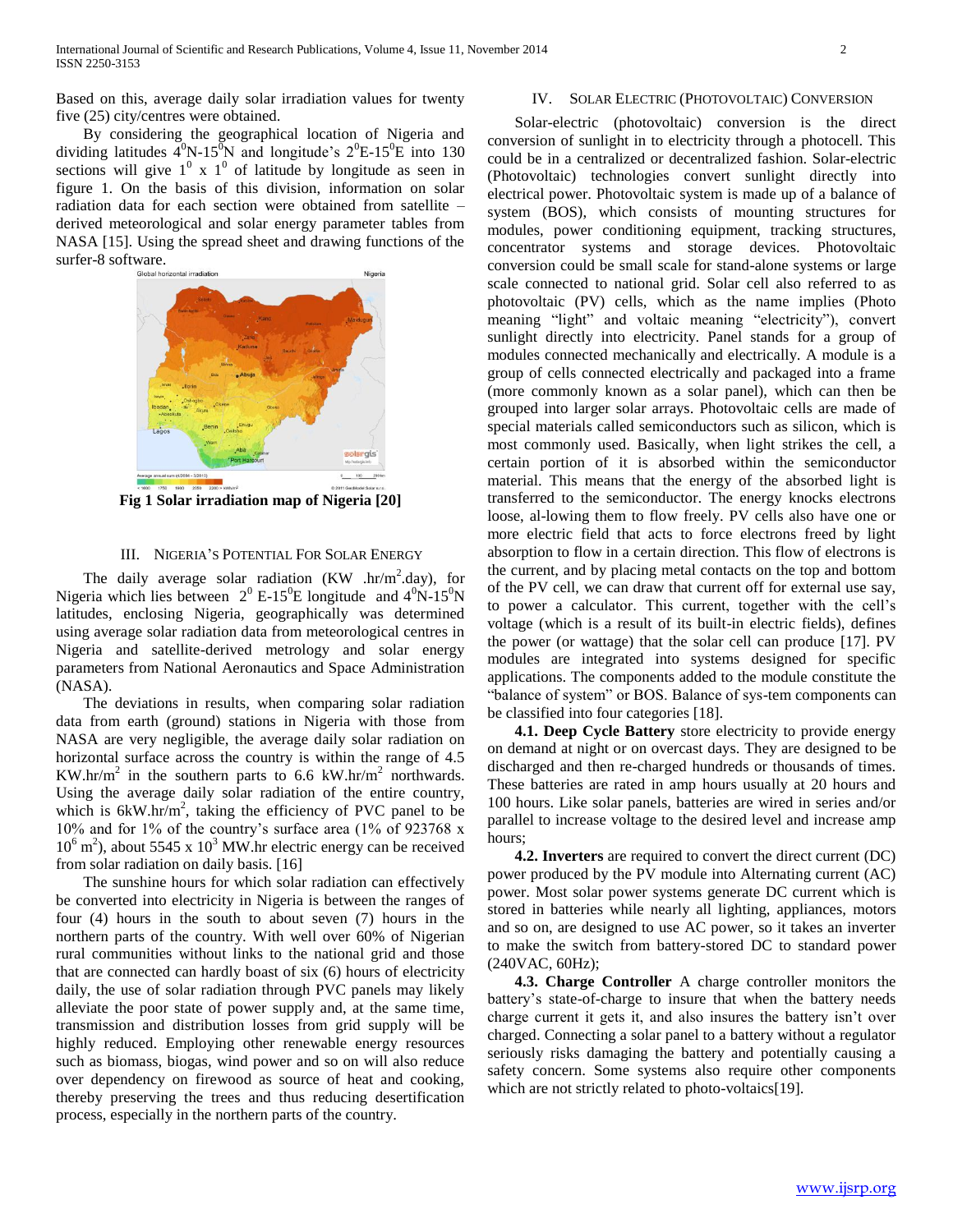| V. DESIGN PROCEDURES                                                                                                                           |      |
|------------------------------------------------------------------------------------------------------------------------------------------------|------|
| 5.1. Energy Requirement: Sample List for DC and AC Load with Inverter Draw!<br>Energy (Wh) = Total Power (W) x Usage (h)                       | (1)  |
| Efficiency (Decimal)                                                                                                                           |      |
| Established based on your Total Energy Requirement the System Voltage                                                                          |      |
| 5.2. System Voltage: choose as a multiple of 12Volts (subject to System Size!)<br>Max Current $(A)$ = Total Power (W)<br>System Voltage (V)    |      |
| Charge Required $(Ah) =$ Energy Required $(Wh)$<br>PV System Voltage (V)                                                                       | (2)  |
| 5.3. Select Battery:<br>Ideal C <sub>20</sub> 12Volts (available Voltage 2, 6, 12 V <sub>dc</sub> )                                            |      |
| $C_{20}$ Battery 100(Ah) $\approx$ =100Ah/20h = 5A for 20 hours                                                                                |      |
| Battery Capacity Required (Ah) = Charge Required (Wh) xAutonomy (d)<br>Maximum DoD (decimal)                                                   | (3)  |
| No batteries (series) = $PV$ System Voltage (V)<br>Nominal battery voltage (V)                                                                 | (4)  |
| No batteries (parallel) = Battery Capacity Required (Ah)<br>Selected battery capacity (Ah)                                                     | (5)  |
| Total no battery required = No. of batteries (parallel) x No. of batteries (series)                                                            | (6)  |
| 5.4. PV Array Sizing<br>$PV$ Array Output Need (Ah) = Charge Required (Ah)<br>Battery Charging Efficiency (decimal)                            | (7)  |
| NOCT = $45^{\circ}$ C, G=920Whm <sup>-2</sup> , T <sub>amb</sub> = $35^{\circ}$ C, PSH = 3.5hours, PV Panel Data: 80Wp, I <sub>mp</sub> 4.54   |      |
| Temp. Coefficient Crystalline: $0.5\%$ / C Amorphous $0.25\%$ / C                                                                              |      |
| $T_{cell} = T_{ambient} + (NOCT - 20) \times G = 35 + (45 - 20) \times 0.92 \text{kWm}^2$<br>0.8<br>0.8                                        | (8)  |
| $T_{cell} = 35 + (25) x (1.15) = 63.75^{o}C$                                                                                                   |      |
| $P_{derated} (Wp) = f_{temp} x P_{stc} (Wp) = [1-(\gamma_{vmp} x(T_{cell}-T_{stc}))] x P_{stc} (Wp) \dots \dots \dots \dots \dots \dots \dots$ | (9)  |
| $= [1 - [0.5 x(63.75 - 25)]]x80$ Wp<br>100                                                                                                     |      |
| $= 0.806 x 80 Wp = 64.5 Wp$ derated                                                                                                            |      |
| $I_{mp}$                                                                                                                                       | (10) |

Short Form use: Tcell = T ambient +25C